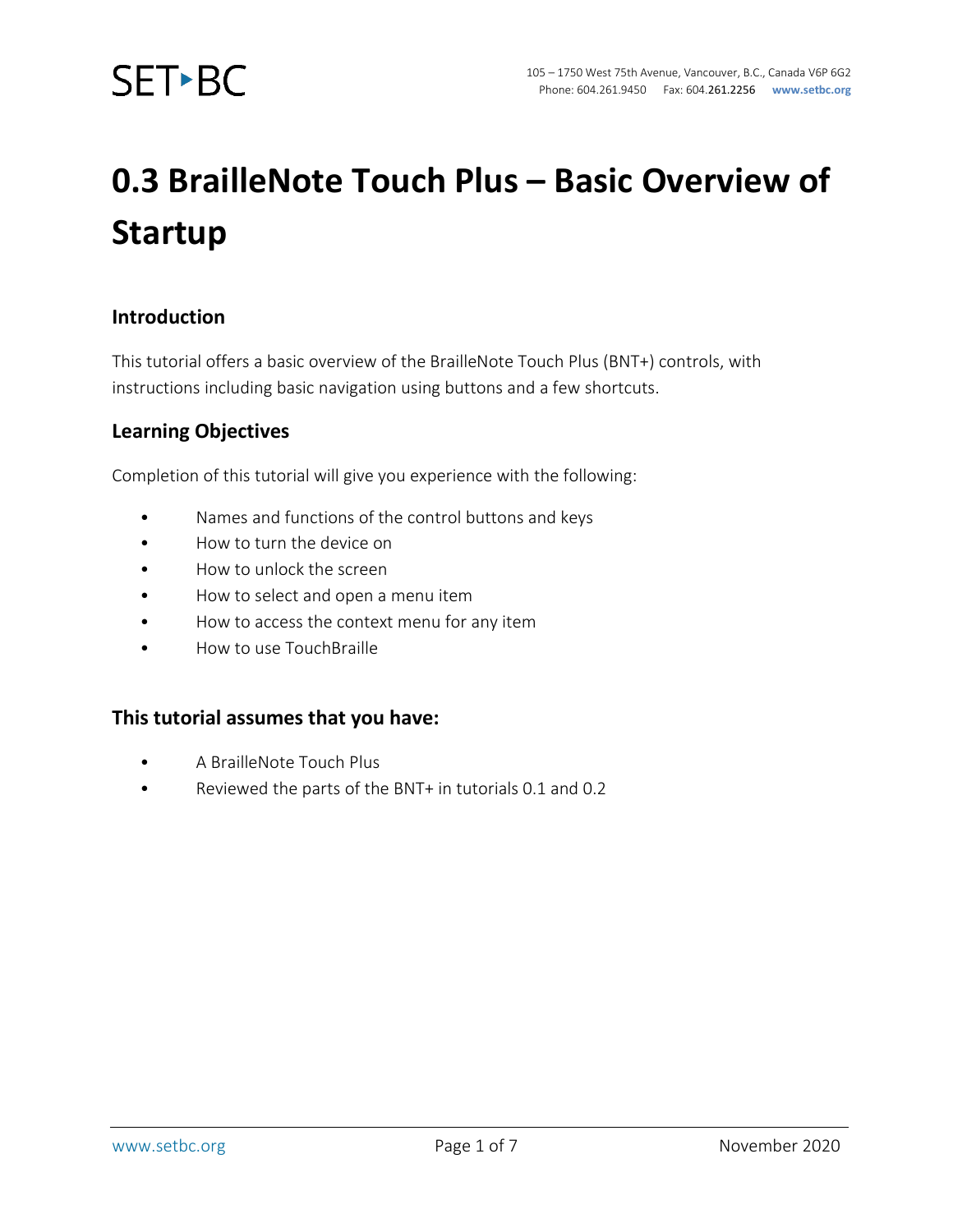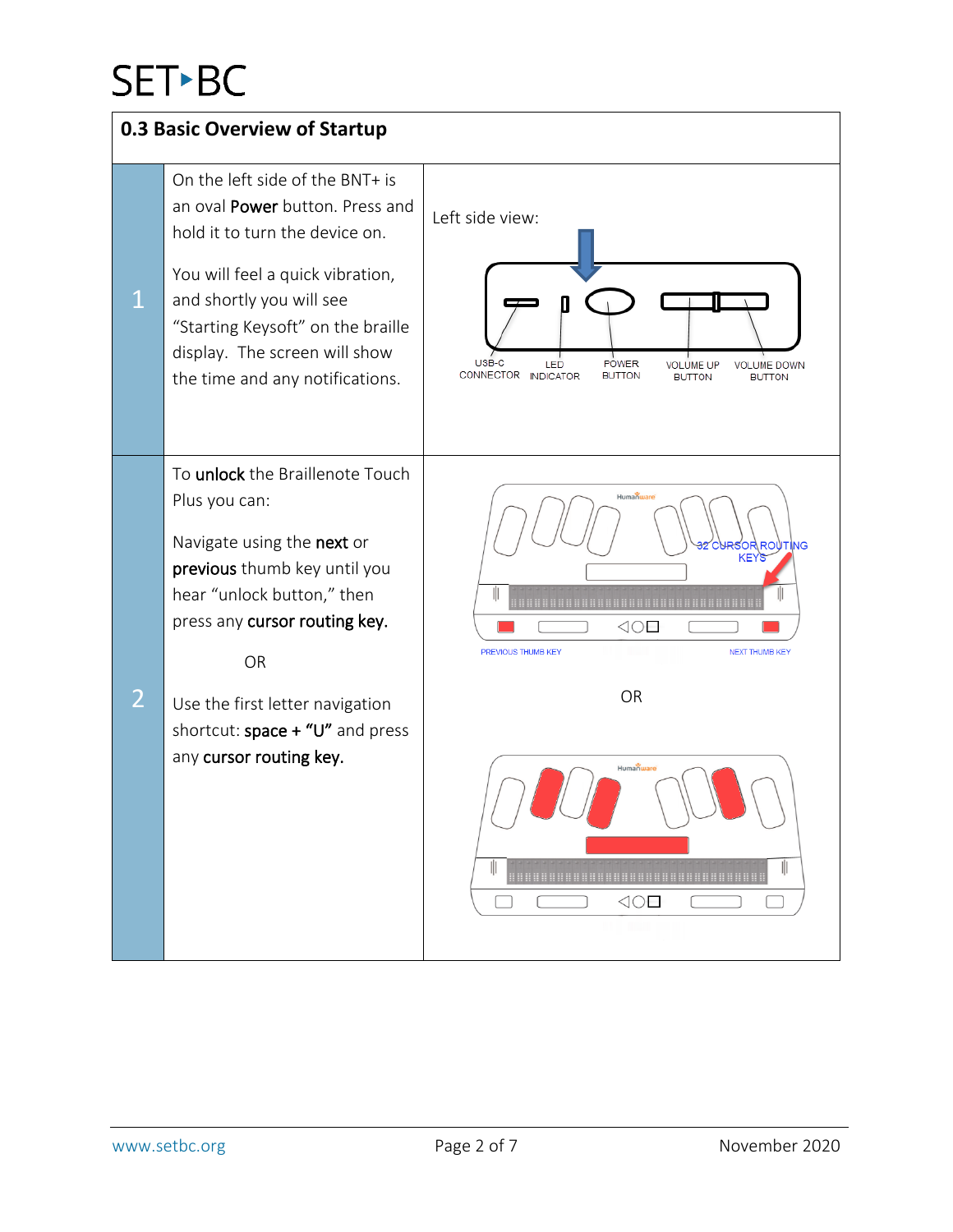The first time you use the BrailleNote Touch Plus you will be guided through a Tutorial, which outlines some of the commonly used features. To access the tutorial at any time,  $\triangleleft \bullet \Box$ П go to Options>Miscellaneous Settings>Launch Tutorial. 3 OR After the tutorial you will be able to access the Main Menu. Pressing the round Home button will always bring you back to the Main Menu. OR ┌  $\triangleleft$ O $\square$ Press Spacebar + Dot 1+2+3+4+5+6. To navigate within Main Menu, use the Previous and Next Thumb keys. KE<sup>Y</sup> When you arrive at your desired menu item, press any Cursor Routing Key or Enter.  $\triangleleft$ O $\square$ Alternatively, you may use First PREVIOUS THUMB KEY NEXT THUMB KEY 4 Letter Navigation to find your ORmenu item. For example, to navigate to the Word Processor: Keyword, press "W" and you will automatically be routed to that item. Press "Enter" or a cursor routing key to activate  $\triangleleft$ O $\square$  $\Box$ the item.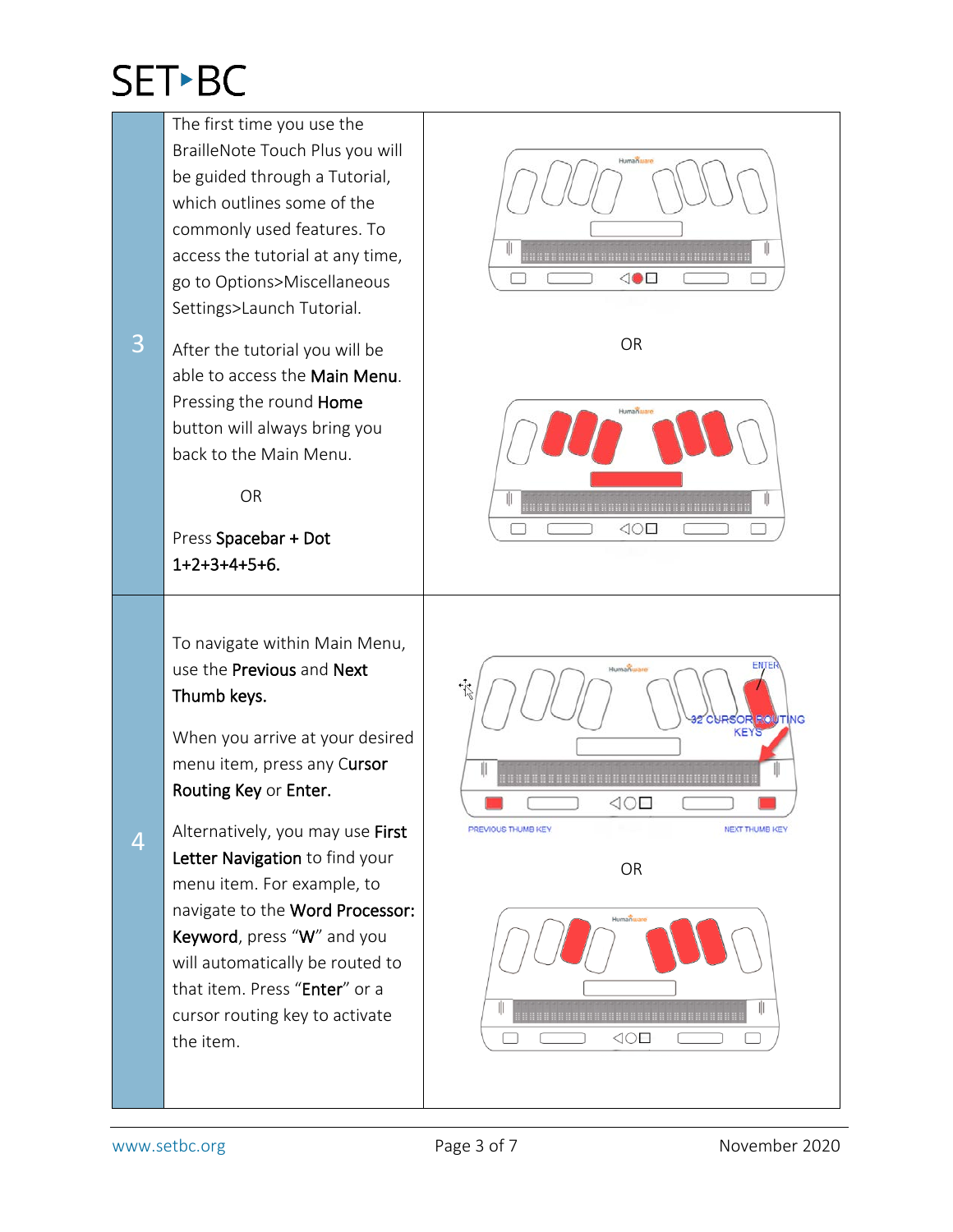| 5 | When you have activated an<br>item and opened the<br>application, you can access the<br>Context Menu to find out about<br>all available actions and<br>shortcuts by pressing and<br>holding the square Recent Apps<br>button.<br>A shortcut for the Context<br>Menu is Space + M. | Humanwan<br><b>HHHHHHHHHHHHHH</b><br>1000000000000<br><b>ON</b><br><b>OR</b><br>Humanware<br>$\triangleleft$ O $\square$ |
|---|-----------------------------------------------------------------------------------------------------------------------------------------------------------------------------------------------------------------------------------------------------------------------------------|--------------------------------------------------------------------------------------------------------------------------|
| 6 | For example, in KeyWord the<br>context menu in an open<br>document shows three options:<br>File functions, Editing functions,<br>and Format functions. Each of<br>these, when selected, will show<br>a context menu.                                                              | <b>Context Menu</b><br><b>File functions</b><br><b>Editing functions</b><br><b>Format functions</b><br>B                 |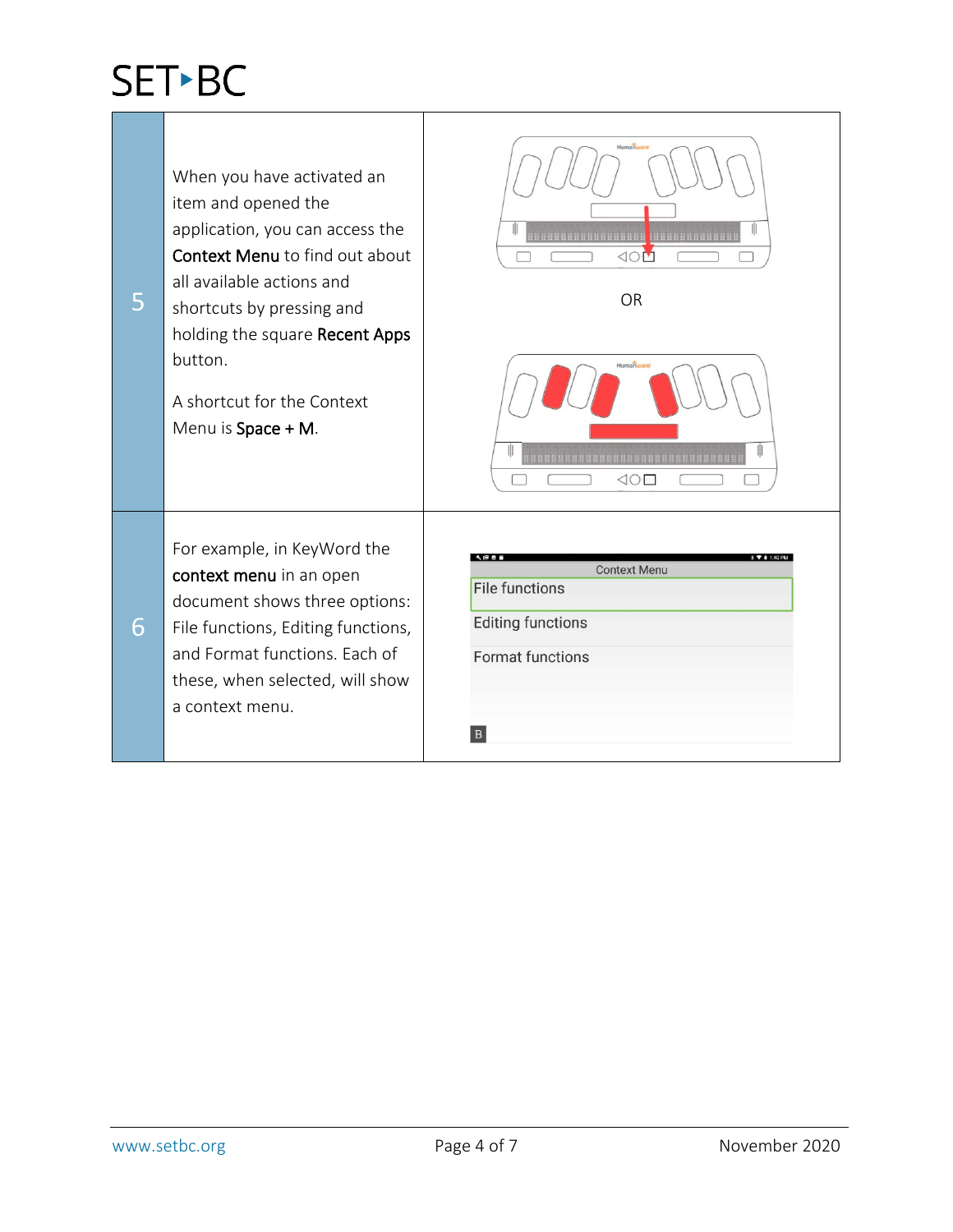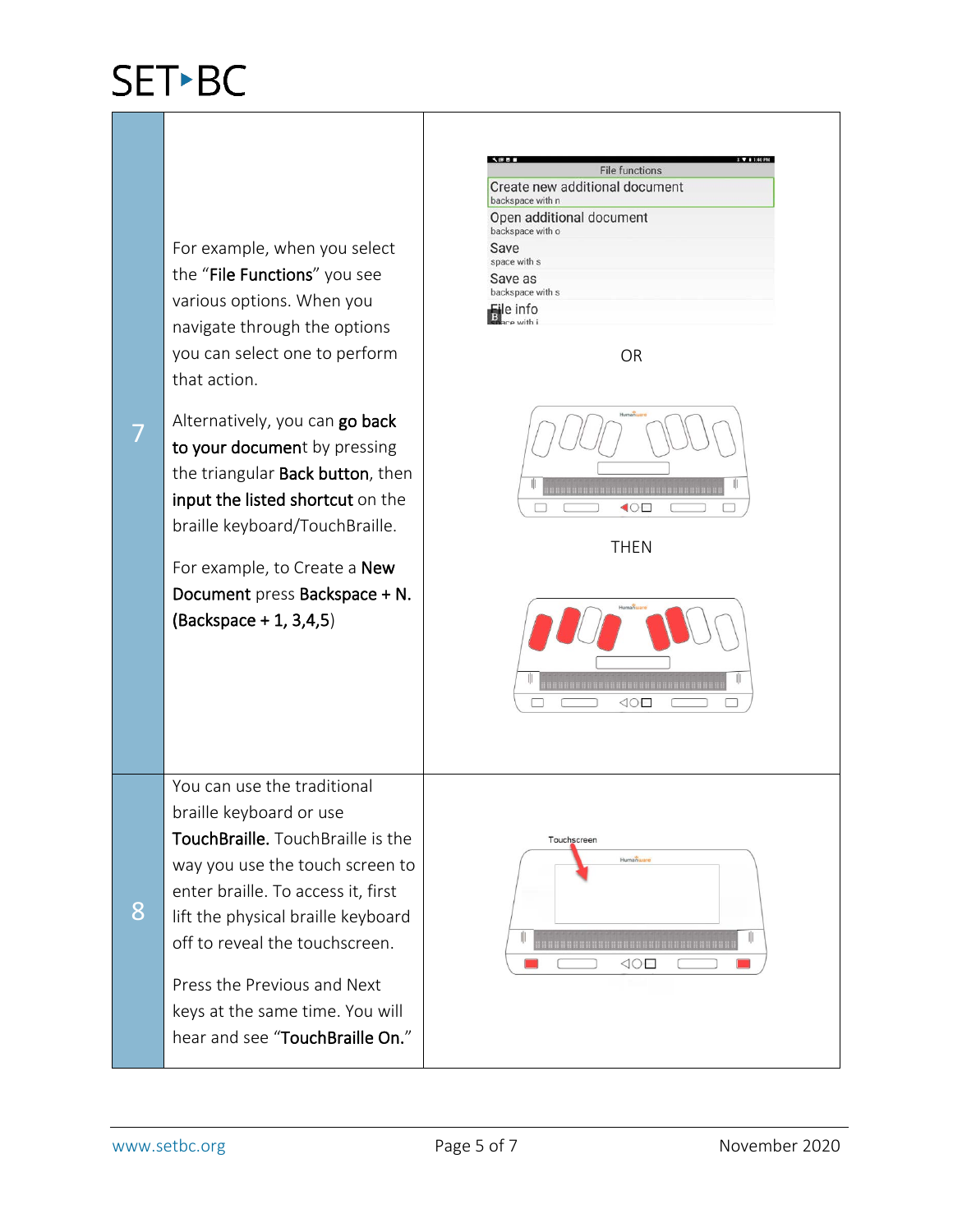| 9  | To type using TouchBraille, lay<br>all 10 fingers on the keyboard to<br>begin finger recognition. You<br>will feel a short vibration to<br>indicate that your fingers were<br>successfully recognized. Lift<br>your fingers slightly, and now | Humanware<br>88888<br>⊲0                                                                   |
|----|-----------------------------------------------------------------------------------------------------------------------------------------------------------------------------------------------------------------------------------------------|--------------------------------------------------------------------------------------------|
|    | you can begin typing on the<br>touchscreen.<br>Note that you can place your<br>fingers anywhere on the screen,<br>not just on the 7-inch LCD visual<br>display.                                                                               |                                                                                            |
| 10 | Imagine you are using the keys<br>on a traditional physical braille<br>keyboard with each key<br>corresponding to a braille cell.                                                                                                             | Humanuare<br>space<br>3<br>$\triangleleft$ $\triangleleft$ $\triangleleft$<br>braille cell |
| 11 | Use your left pinkie for<br>Backspace (Dot 7) and your<br>right pinkie for Enter (Dot 8).                                                                                                                                                     | Humanware<br>HHH<br>$\triangleleft$ (                                                      |